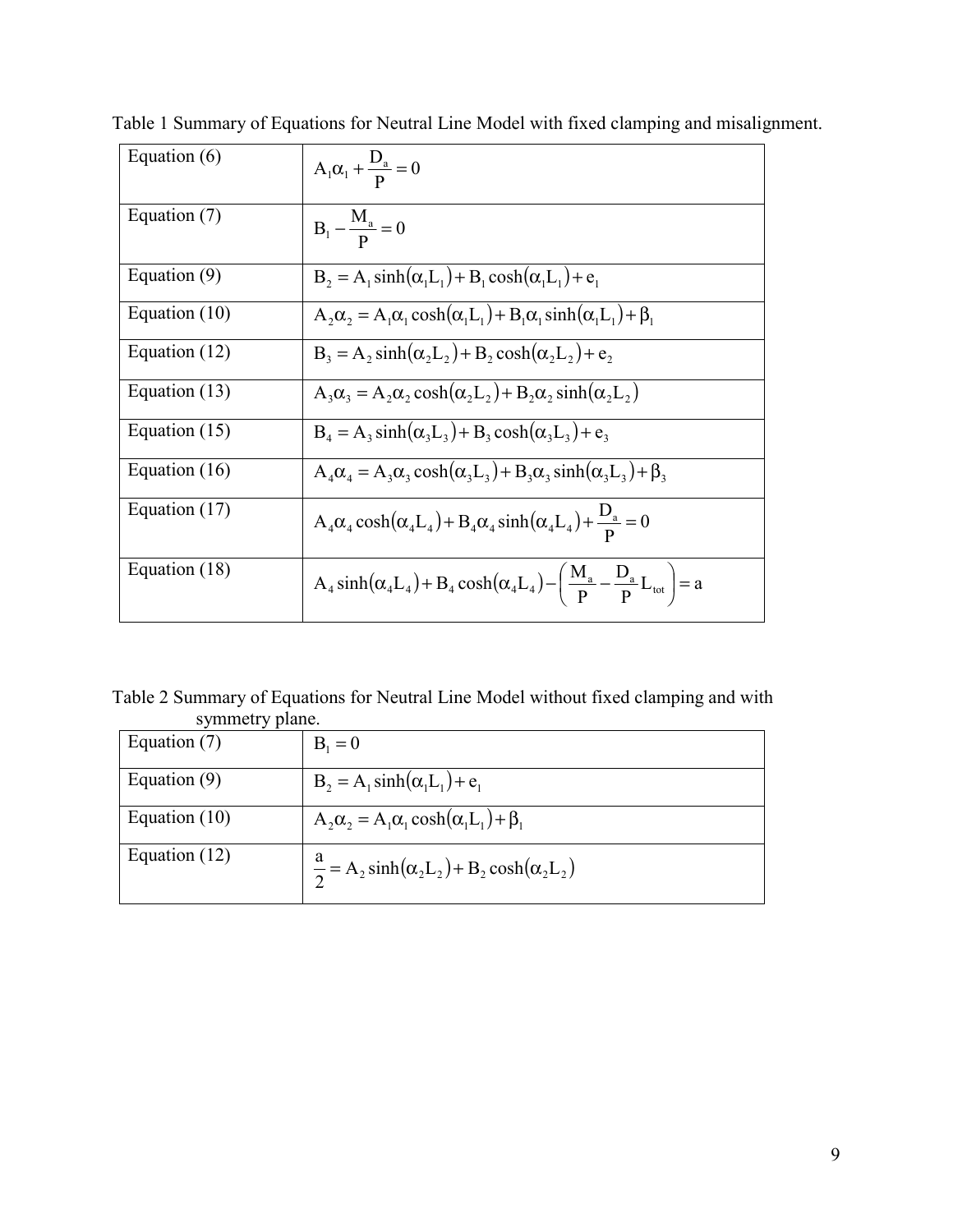

Figure 1 Nomenclature for neutral line model.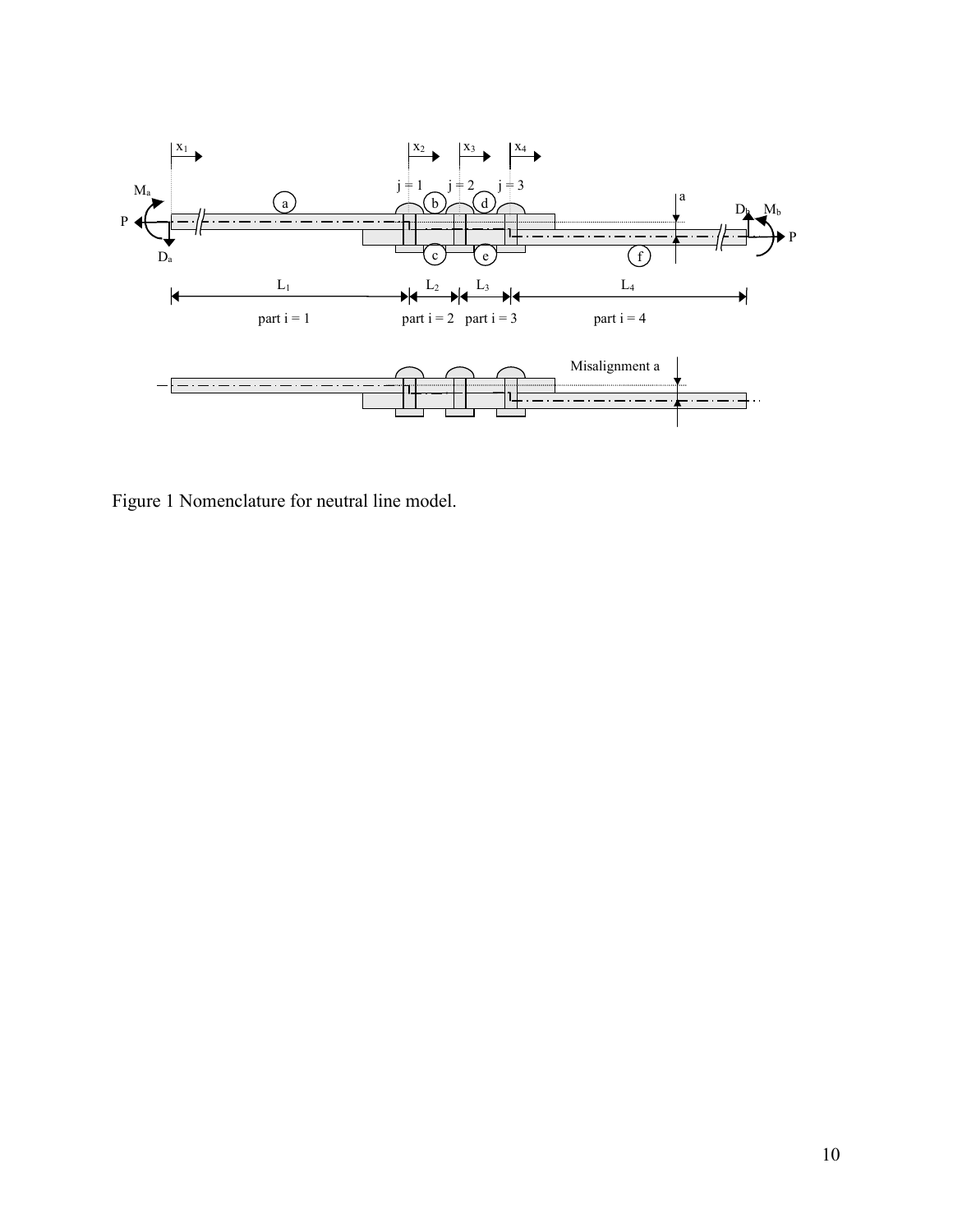

Figure 2 Deflection of neutral line for a three-rivet lap-splice joint.



Figure 3 Influence of small permanent bending at the out the outer fastener rows.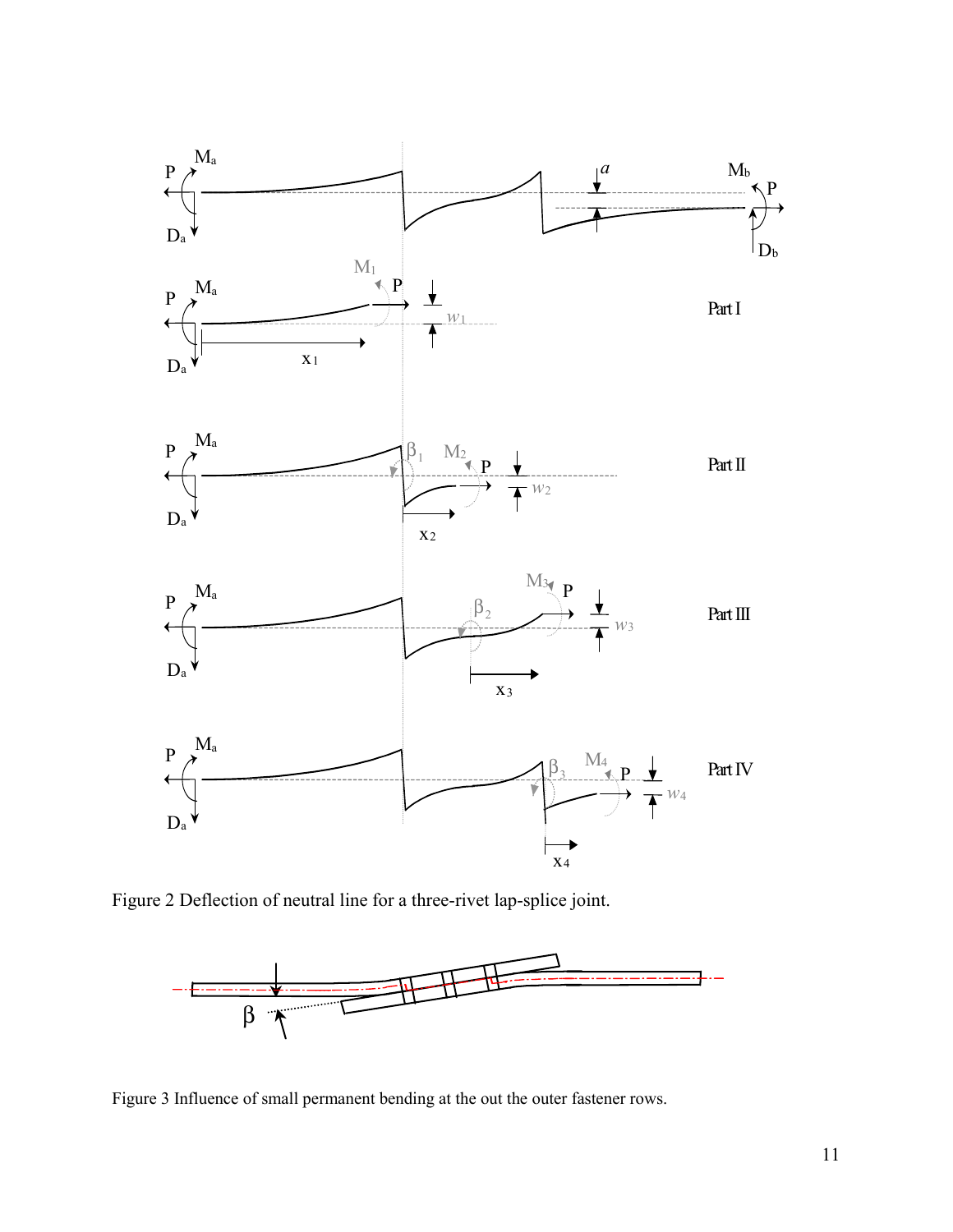

Figure 4 Specimen geometry layout.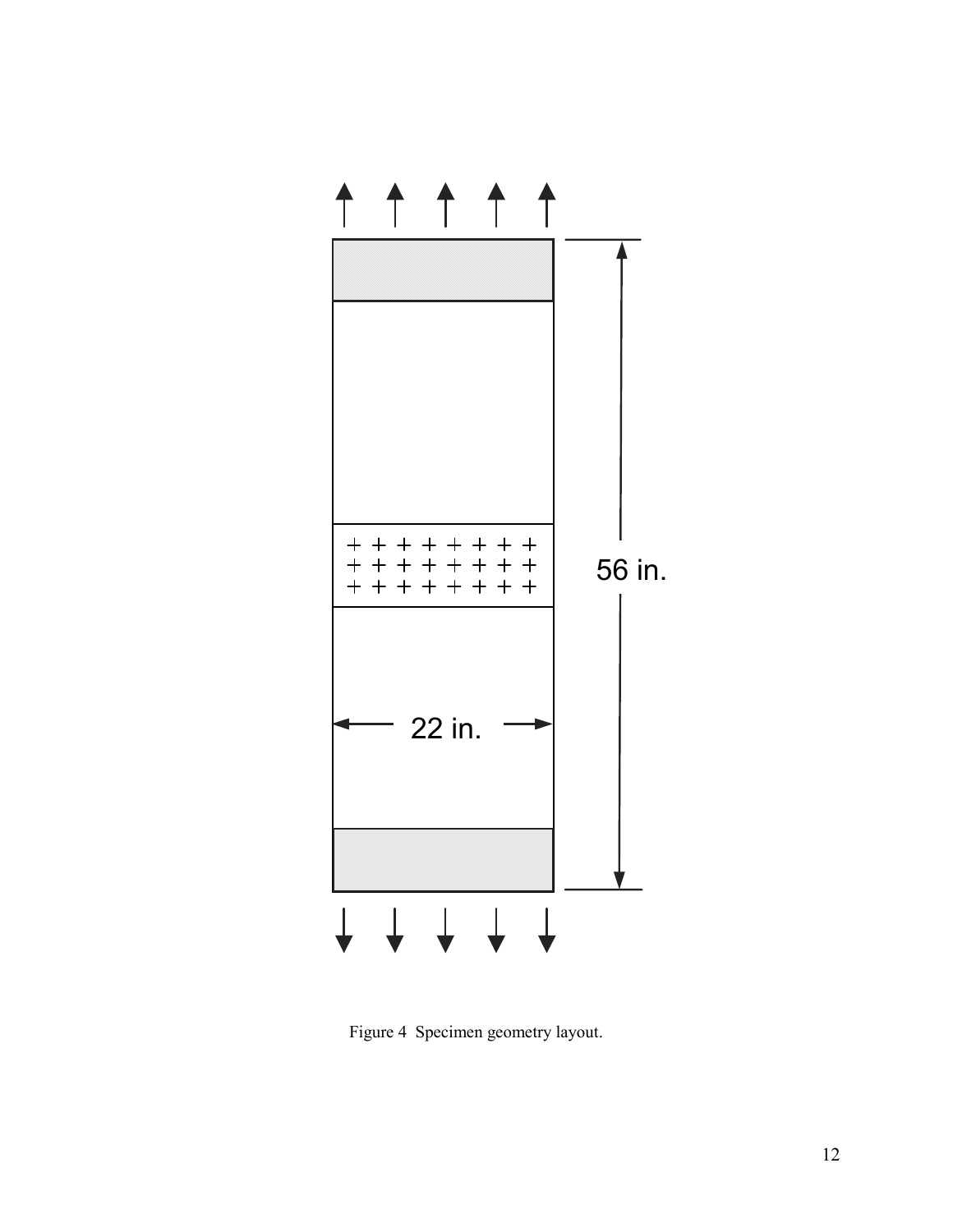

Figure 5 Four different joint layouts used for stress measurements.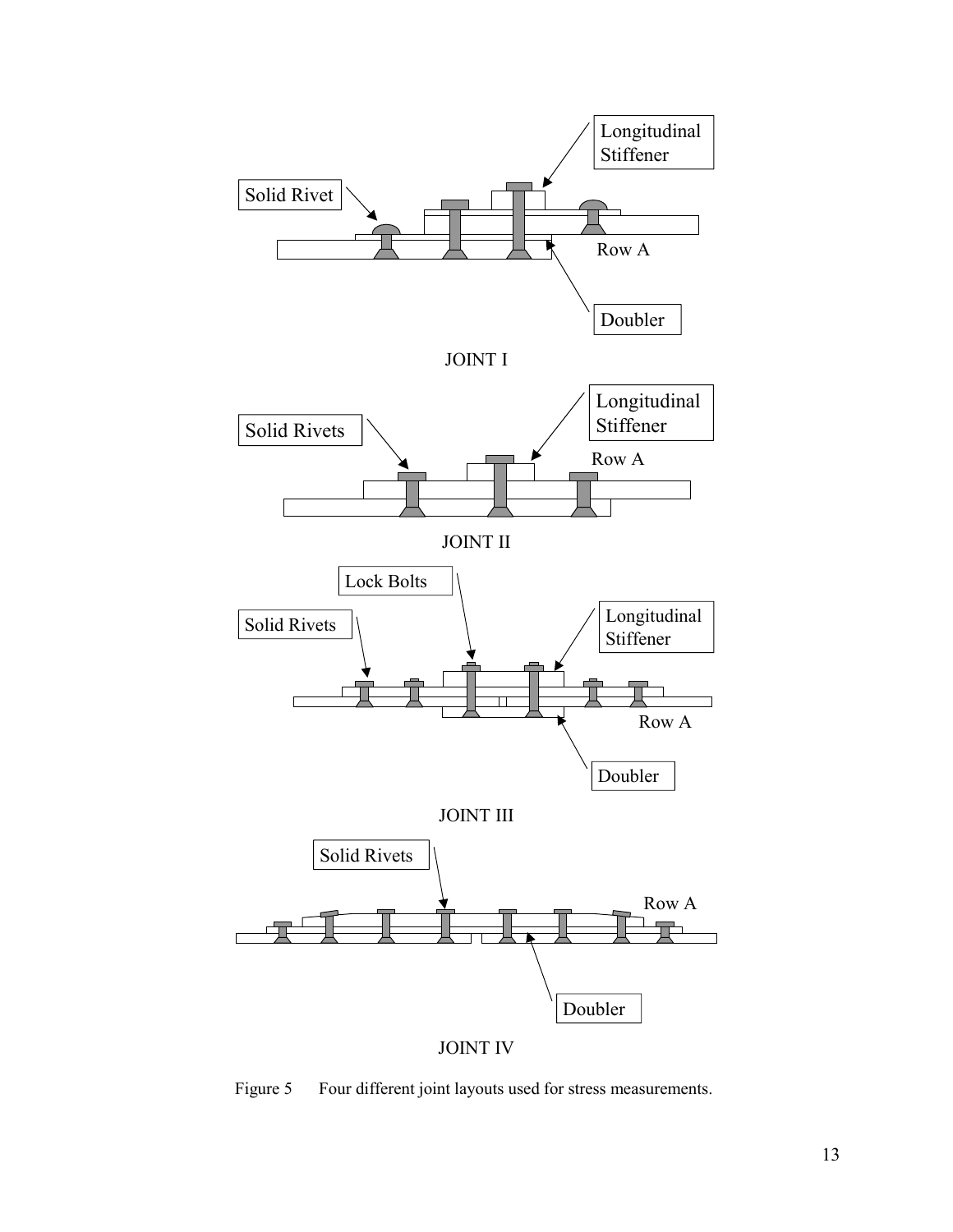

Figure 6 JOINT I: lap-splice joint Secondary bending and Tension stresses



Figure 7 JOINT II: lap-splice joint Secondary bending and Tension stresses